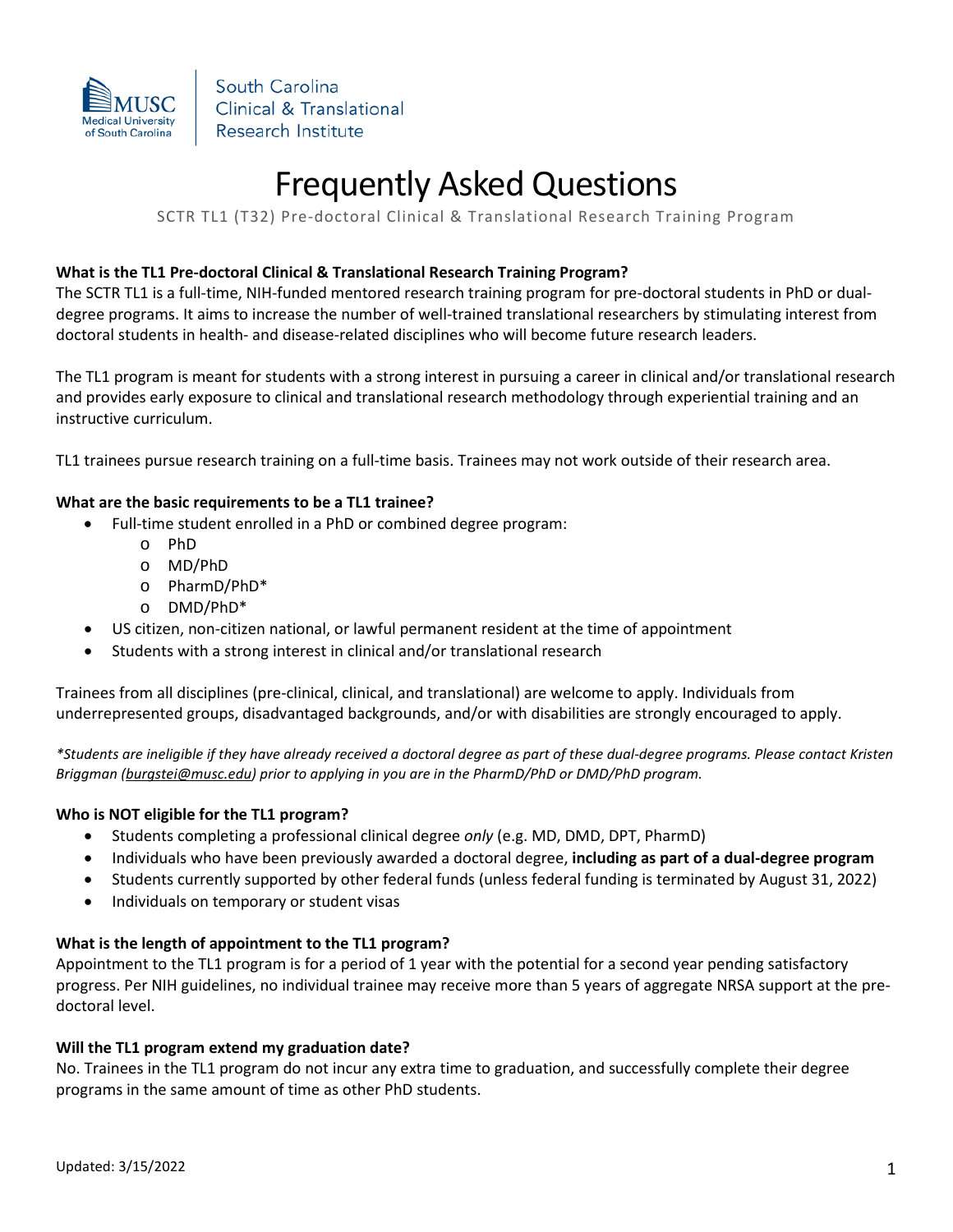

# **What are the benefits of the TL1 program?**

The TL1 program provides trainees mentored exposure to clinical and translational research methodology and team science. Through experiential learning and instructive curriculum, trainees will learn about the continuum from basic research to how discoveries are disseminated into improved health care. Trainees also get to experience the real-world translation of research into practice through clinical observation and mentoring.

#### Research Funding

- **Stipend support\*** at the [NRSA-established levels](https://grants.nih.gov/grants/guide/notice-files/NOT-OD-21-049.html) for pre-doctoral trainees. Mentors are required to supplement the trainee's stipend up to the amount required by their respective colleges.
- **\$16,000** in tuition & fees for PhD students; **\$21,000** for students in a combined dual-degree program (Fall & Spring only)
- **\$4,200** of project funds & training-related expenses (including student health insurance)
- **\$1,500** in travel funds for travel to the Association for Clinical and Translational Science (ACTS) national meeting. Trainees funded for a second year may choose to attend a meeting relevant to their research.
- **\$2,500** in childcare costs for each trainee in addition to training funds https://grants.nih.gov/grants/guide/notice-files/NOT-OD-21-177.html

#### Research Guidance

- Mentorship in your area of research
- Support and regular updates with program leadership
- Access to SCTR/OCR research staff, including SUCCESS Center consults in research navigation, biostatistics, recruitment, REDCap, regulatory issues, grant budgets, and research opportunities and development

#### Research Career Development

- Assistance with protocol creation completing a regulatory review, constructing a Prospective Reimbursement Analysis (PRA), complying with the NIH Public Access Policy (publications in PubMed Central)
- Customized Individual Development Plan (IDP) to guide future career progress
- Support with writing a competitive NRSA or other extramural application
- Training and support for making scientific presentations
- Training in rigor and reproducibility

#### Research Experience

- Real-world clinical exposure working alongside clinical mentors in your field of research (Translational Science Clinic)
- Exploration of thought-provoking case studies from both a clinical and research perspective (Translational Medicine Seminars)
- A novel team-based journal club that explores the translation of basic science discoveries into practice (TL1 Journal Club)
- Opportunities to present your research before peers and thought leaders (ACTS meeting, MUSC Translational Research Day, Perry V. Halushka Student Research Day). Second-year awardees can attend and present at the conference of their choosing

Updated: 3/15/2022 2 \*Note: Trainees receive stipends related to their academic programs. They do not render services for pay, and therefore are *not considered employees* and are not eligible to pay into the state retirement system, nor will they accrue vacation or service credits for the length of the award period. Monthly stipends for fellowships may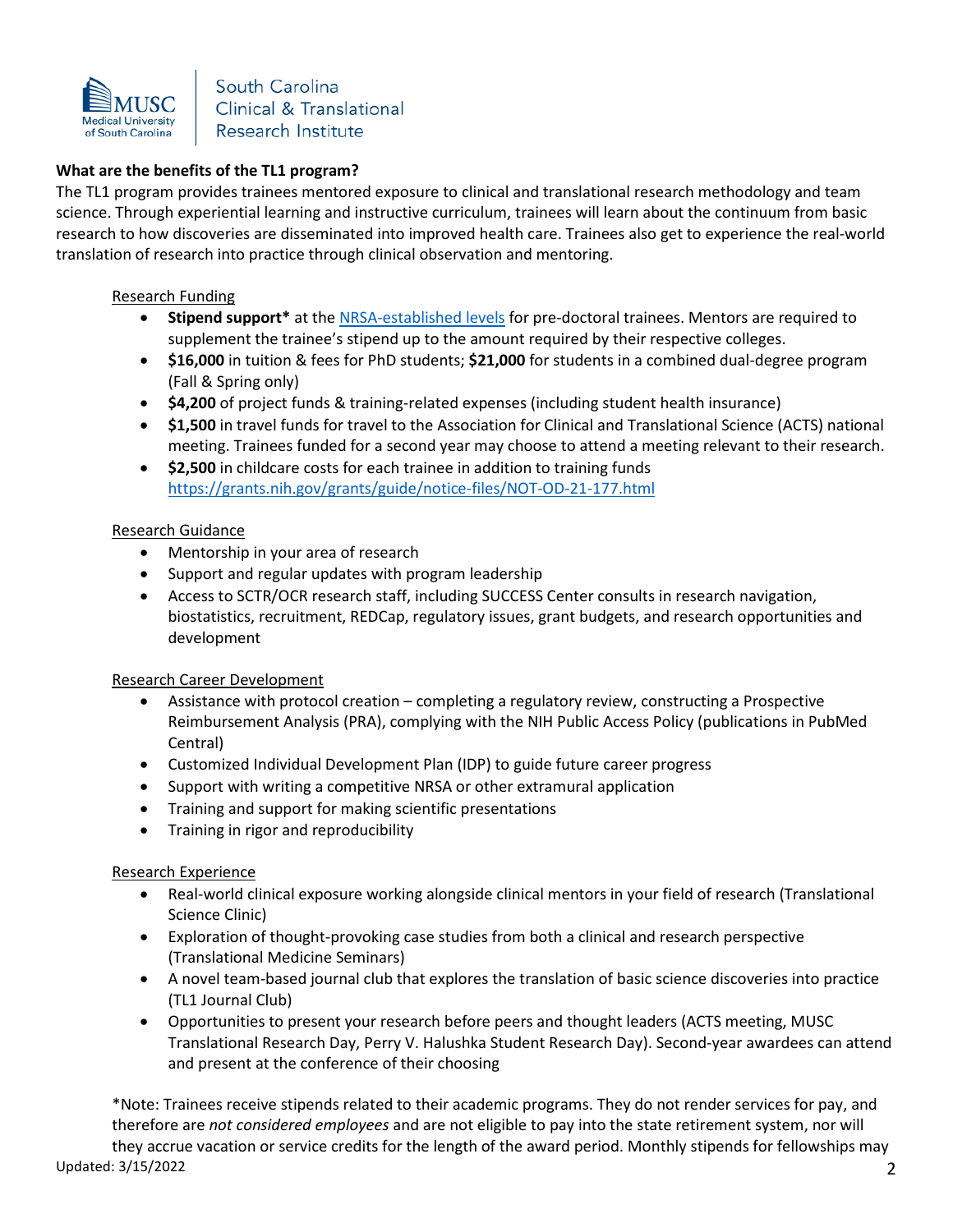

be subject to federal, state and local taxes. Depending on a fellow's residency status, their taxes may or may not be withheld from their stipend. Questions regarding taxes or stipends should be directed to Kim Dalrymple, SCTR Business Office, 843-792-8250 o[r dalrympl@musc.edu.](mailto:dalrympl@musc.edu)

#### **How is the SCTR TL1 program different from other T32 programs?**

The SCTR TL1 program is unique as it provides career development and training opportunities for trainees from various disciplines, colleges, and research areas. By not focusing on a specific disease area, TL1 trainees are able to work and collaborate with students in similar career stages but with different perspectives. The program provides valuable networking opportunities with other TL1 trainees and researchers throughout MUSC and the nationwide CTSA consortium. Trainees engage in numerous professional development activities and learning opportunities along the translational research continuum from T0 (basic science) through T4 (public health). Students in the TL1 program have access to training in areas that they may not otherwise be exposed to, including seeing research results "in action" in a clinical setting.

#### **What are the program requirements for TL1 trainees?**

The TL1 program expands on the CGS curriculum through research-focused coursework and experiential learning. Along with standard courses in proposal writing, rigor and reproducibility, and basic concepts in biomedical science, TL1 trainees take supplemental courses to enhance predoctoral students' research training experience.

| <b>TL1 Curriculum</b>                                  |                                                 |
|--------------------------------------------------------|-------------------------------------------------|
| Designing a Rigorous Extramural Fellowship Application | Online Team Science Course (MCR 752)            |
| (CGS 817)                                              | Translational Research Journal Club (CGS 815) * |
| MSTP Seminar (CGS 820) *                               | Translational Science Clinic (MDCOR 871) *      |
| Principles, Practices, and Professionalism (CGS 770)   | Month in the Research Nexus (MDCOR 832) *       |
| Career Development Conference                          |                                                 |

*\*unique to TL1 program*

Trainees must also satisfy the degree requirements of their individual colleges/programs. The use of a trainee's specific college requirements to satisfy TL1 programmatic requirements will be determined on an individual basis. While appointed to the TL1, trainees must remain in good academic standing (minimum cumulative GPA of 3.00) while making reasonable progress toward their graduate degree.

Additionally, trainees are expected to:

- Participate in required professional development opportunities, including MUSC Translational Research Day, Annual Mentorship Training Symposium, Perry V. Halushka Student Research Day, and the ACTS Conference.
- Attend quarterly program progress meetings.
- Cite the TL1 grant on all TL1 funded projects/papers: Any publications that are produced during the award year or future publications related to the TL1 funded project must cite the grant support of the TL1 award and follow the NIH public access policy. Trainees are expected to have at least one first author publication upon completion of the requirements for their PhD degree.
- Obtain an ORCiD ID.
- Complete NIH annual progress report documents.
- Participate in the NIH required 15-year follow up: As part of NIH reporting requirements, recipients of the TL1 must comply with yearly information requests for 15 years upon completion of their award (even after departure from MUSC).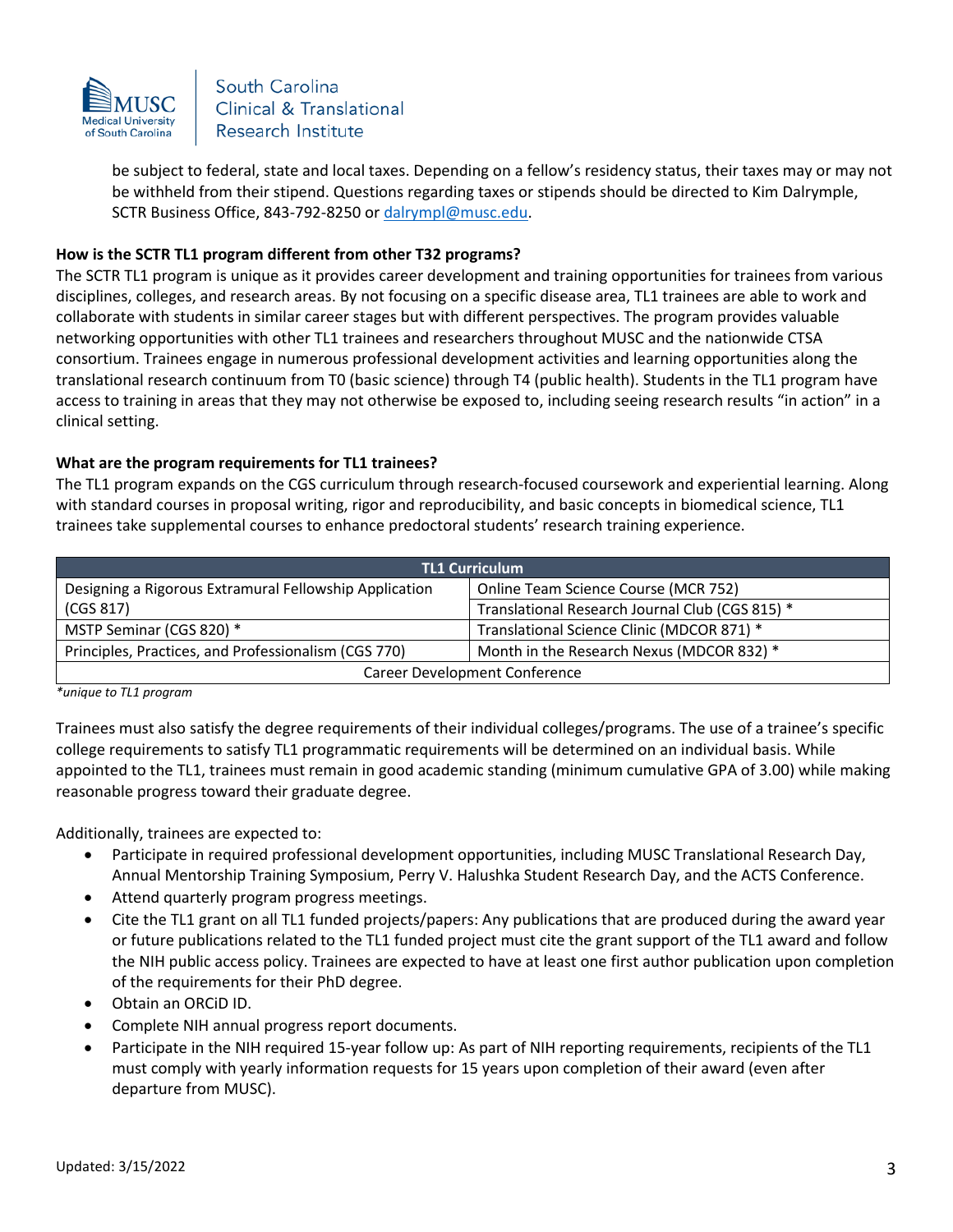

## **Do I have to have a mentor on the TL1?**

Yes. The applicant is expected to identify a mentor in their area of research interest and work with them in all aspects of their TL1 training, starting with the application process. Both mentors and trainees will read and sign the AAMC *Compact between Biomedical Graduate Students and Their Research Advisors*, paying special attention to the Commitments of Graduate Students and Commitments of Research Advisors.

## **The mentor must have independent funding for the duration of the applicant's TL1 appointment and for future years to cover the anticipated time for completion of the PhD degree.**

#### **What are the mentor requirements?**

Under guidance and editing from the mentor, the applicant should develop their proposal that describes the research project to be undertaken. The mentor will guide and encourage the design and execution of an original, high quality, dissertation research project. Mentors will provide guidance on the following documents and activities, including but not limited to:

- TL1 application
- Individual Development Plan (IDP)
- Progress reports
- Manuscripts
- Abstracts/posters/presentations

Additionally, mentors provide career development and counseling by meeting with trainees regularly (at least weekly), attending required meetings/activities organized by SCTR, including the trainee as an author on relevant publications/posters/presentations, and helping the trainee apply for post-TL1 funding. **Mentors are also required to ensure that the trainee's department is supplementing the TL1 stipend up to the amount required by their respective colleges.**

Quality mentorship is fundamental to influencing trainees' productivity in research, informed career decision-making, networking, career trajectory, and career satisfaction. In addition to the responsibilities discussed above, mentors are required to:

- Ensure that the projected time supported by the award is being met.
- Promote all ethical standards for conducting research, including compliance with institutional and federal regulations as they relate to responsible conduct in research. The mentor shall clearly define expectations for research conduct and be available to discuss ethical concerns as they arise.
- Ensure that the mentee has sufficient opportunities to acquire the skills necessary for a career in clinical and translational research.
- Seek the assistance of other faculty and departmental/institutional resources when necessary.
- Encourage the mentee to interact with fellow scientists both intra- and extramurally, including at professional meetings to network and present research findings.
- Support the trainee as they transition into the next stage of their career and beyond.
- Seek opportunities to enhance one's own mentoring skills, including attending SCTR's Annual Mentorship Training Symposium.

#### **Can I be appointed for more than one year?**

Yes. Current trainees are eligible to compete for a second year of support as long as their anticipated graduation date is after May 31, 2023.